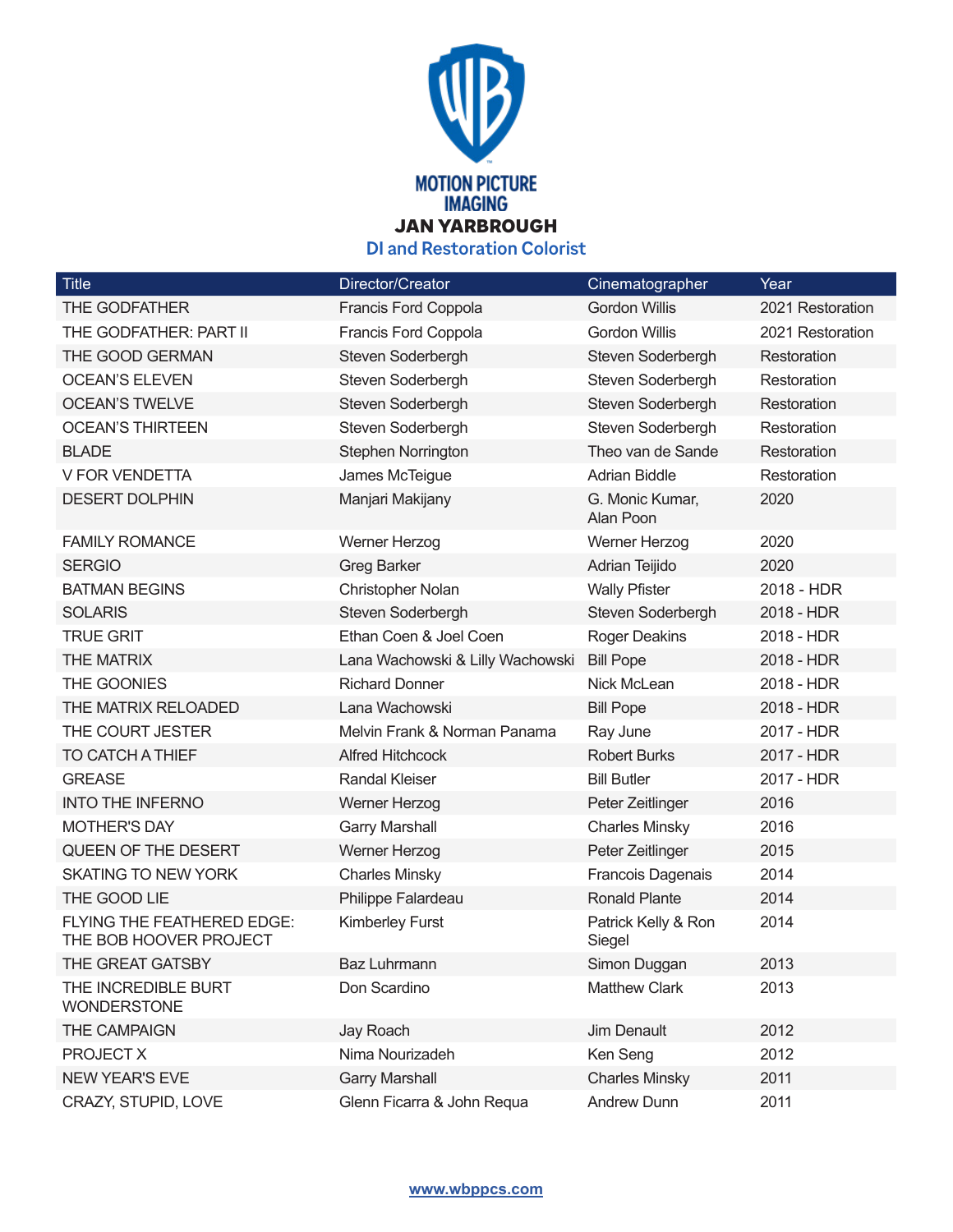

**DI and Restoration Colorist**

| Title                                               | Director/Creator              | Cinematographer        | Year               |
|-----------------------------------------------------|-------------------------------|------------------------|--------------------|
| SOMETHING BORROWED                                  | Luke Greenfield               | <b>Charles Minsky</b>  | 2011               |
| <b>ARTHUR</b>                                       | <b>Jason Winer</b>            | Uta Briesewitz         | 2011               |
| THE OUTLAW JOSEY WALES                              | <b>Clint Eastwood</b>         | <b>Bruce Surtees</b>   | 2011 - Restoration |
| <b>DUE DATE</b>                                     | <b>Todd Phillips</b>          | Lawrence Sher          | 2010               |
| <b>INCEPTION</b>                                    | Christopher Nolan             | <b>Wally Pfister</b>   | 2010               |
| <b>VALENTINE'S DAY</b>                              | <b>Garry Marshall</b>         | <b>Charles Minsky</b>  | 2010               |
| THE AFRICAN QUEEN                                   | <b>John Huston</b>            | <b>Jack Cardiff</b>    | Restoration        |
| <b>FIGHT CLUB</b>                                   | David Fincher                 | Jeff Cronenweth        | 2009 - Restoration |
| <b>SE7EN</b>                                        | David Fincher                 | Darius Khondji         | Restoration        |
| <b>MOULIN ROUGE</b>                                 | Baz Luhrmann                  | Donald McApline        | Restoration        |
| ROMEO + JULIET                                      | <b>Baz Luhrmann</b>           | Donald McApline        | Restoration        |
| THE HANGOVER                                        | <b>Todd Phillips</b>          | Lawrence Sher          | 2009               |
| THE CURIOUS CASE OF BENJAMIN<br><b>BUTTON</b>       | David Fincher                 | Claudio Miranda        | 2008               |
| THE DARK KNIGHT                                     | Christopher Nolan             | <b>Wally Pfister</b>   | 2008               |
| THE 11TH HOUR                                       | Leila Conners & Nadia Conners | Peter Youngblood Hills | 2007               |
| <b>OCEAN'S THIRTEEN</b>                             | Steven Soderbergh             | Steven Soderbergh      | 2007               |
| <b>RESCUE DAWN</b>                                  | Werner Herzog                 | Peter Zeitlinger       | 2007               |
| <b>ASTRONAUT FARMER</b>                             | Michael Polish                | M. David Mullen        | 2007               |
| UNACCOMPANIED MINORS                                | Paul Feig                     | Christopher Baffa      | 2006               |
| <b>BOBBY</b>                                        | <b>Emilio Esteves</b>         | <b>Michael Barrett</b> | 2006               |
| <b>POSEIDON</b>                                     | <b>Wolfgang Petersen</b>      | John Seale             | 2006               |
| THE GODFATHER TRILOGY                               | Francis Ford Coppola          | <b>Gordon Willis</b>   | Restoration        |
| STAR TREK II: THE WRATH OF KHAN                     | Nicholas Meyer                | Gayne Rescher          | Restoration        |
| CHARLIE AND THE CHOCOLATE<br><b>FACTORY</b>         | <b>Tim Burton</b>             | Philippe Rousselot     | 2005               |
| <b>BATMAN BEGINS</b>                                | Christopher Nolan             | <b>Wally Pfister</b>   | 2005               |
| <b>CONSTANTINE</b>                                  | <b>Francis Lawrence</b>       | Philippe Rousselot     | 2005               |
| <b>CATWOMAN</b>                                     | Pitof                         | Thierry Arbogast       | 2004               |
| <b>STARSKY &amp; HUTCH</b>                          | <b>Todd Phillips</b>          | <b>Barry Peterson</b>  | 2004               |
| THE LAST SAMURAI                                    | <b>Edward Zwick</b>           | John Toll              | 2003               |
| HARRY POTTER AND THE CHAM-<br><b>BER OF SECRETS</b> | <b>Chris Columbus</b>         | Roger Pratt            | 2002               |
| HARRY POTTER AND THE SOR-<br><b>CERER'S STONE</b>   | <b>Chris Columbus</b>         | John Seale             | 2001               |
| SPACE COWBOYS                                       | <b>Clint Eastwood</b>         | Jack N. Green          | 2000               |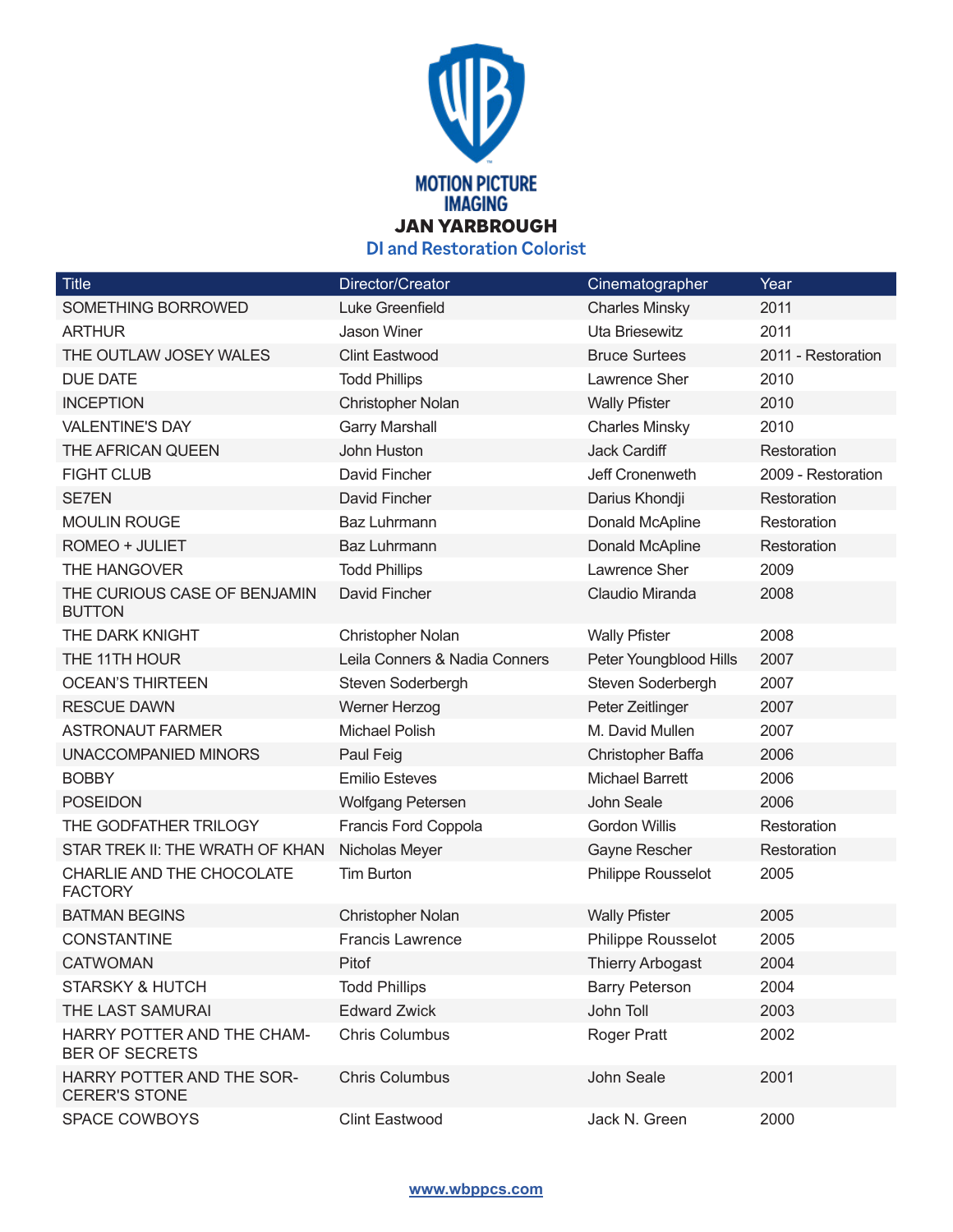

**DI and Restoration Colorist**

| <b>Title</b>                                               | Director/Creator         | Cinematographer         | Year |
|------------------------------------------------------------|--------------------------|-------------------------|------|
| THE WILDEST DREAM                                          | <b>Anthony Geffen</b>    | Chris Openshaw          | 2010 |
| <b>CYRUS</b>                                               | Jay Duplass              | Jas Shelton             | 2010 |
| CA\$H                                                      | Stephen Milburn Anderson | John R. Leonetti        | 2010 |
| THE HOLE                                                   | Joe Dante                | Theo van de Sande       | 2009 |
| THIS IS IT                                                 | Kenny Ortega             | Sandrine Orabona        | 2009 |
| X GAMES 3D: THE MOVIE                                      | <b>Steven Lawrence</b>   | Matt Goodman            | 2009 |
| <b>JONAS BROTHERS: THE 3D</b><br><b>CONCERT EXPERIENCE</b> | <b>Bruce Hendricks</b>   | Mitchell Amundsen       | 2009 |
| <b>OCEANWORLD 3D</b>                                       | Jean Jacques Mantelo     | Gavin McKinney          | 2009 |
| AN AMERICAN AFFAIR                                         | <b>William Olsson</b>    | Dave Insley             | 2008 |
| THE HUMAN CONTACT                                          | Jada Pinkett Smith       | Darren Genet            | 2008 |
| HANNAH MONTANA AND MILEY<br><b>CYRUS</b>                   | <b>Bruce Hendricks</b>   | Mitchell Amundsen       | 2008 |
| <b>DEAD SILENCE</b>                                        | James Wan                | John R. Leonetti        | 2007 |
| <b>CUTLASS</b>                                             | Kate Hudson              | Dan Mindel              | 2007 |
| <b>SEPTEMBER DAWN</b>                                      | Christopher Cain         | Juan Ruiz Anchía        | 2007 |
| I KNOW WHO KILLED ME                                       | <b>Chris Sivertson</b>   | John R. Leonetti        | 2007 |
| THE GOOD NIGHT                                             | <b>Jake Paltrow</b>      | <b>Giles Nuttgens</b>   | 2007 |
| <b>EXPIRED</b>                                             | Cecilia Miniucchi        | Zoran Popovic           | 2007 |
| <b>WRISTCUTTERS: A LOVE STORY</b>                          | <b>Goran Dukic</b>       | Vanja Cernjul           | 2006 |
| DAFT PUNK'S ELECTROMA                                      | Thomas Bangalter         | <b>Thomas Bangalter</b> | 2006 |
| <b>BLACK SNAKE MOAN</b>                                    | <b>Craig Brewer</b>      | Amy Vincent             | 2006 |
| ONE NIGHT WITH THE KING                                    | Michael O. Sajbel        | Steven Bernstein        | 2006 |
| THE TRIPPER                                                | David Arquette           | Bobby Bukowski          | 2006 |
| <b>GLASS HOUSE: THE GOOD</b><br><b>MOTHER</b>              | <b>Steve Antin</b>       | Bobby Bukowski          | 2006 |
| <b>JACKASS NUMBER TWO</b>                                  | Jeff Tremaine            | Lance Bangs             | 2006 |
| <b>DORM DAZE 2</b>                                         | David Hillenbrand        | <b>Robert Kositchek</b> | 2006 |
| <b>LOCAL COLOR</b>                                         | George Gallo             | <b>Michael Negrin</b>   | 2006 |
| DIE TROJANISCHE KUH                                        | Barbara Stephansky       | Leah Striker            | 2006 |
| RIGHT AT YOUR DOOR                                         | Chris Gorak              | <b>Tom Richmond</b>     | 2006 |
| VOODOO MOON                                                | Kevin VanHook            | <b>Matt Steinauer</b>   | 2006 |
| <b>SERENITY</b>                                            | Joss Whedon              | Jack N. Green           | 2005 |
| LORD OF WAR                                                | <b>Andrew Niccol</b>     | Amir Mokri              | 2005 |
| <b>HUSTLE &amp; FLOW</b>                                   | <b>Craig Brewer</b>      | Amy Vincent             | 2005 |
| THE DEVIL'S REJECTS                                        | Rob Zombie               | <b>Phil Parmet</b>      | 2005 |

## **www.wbppcs.com**